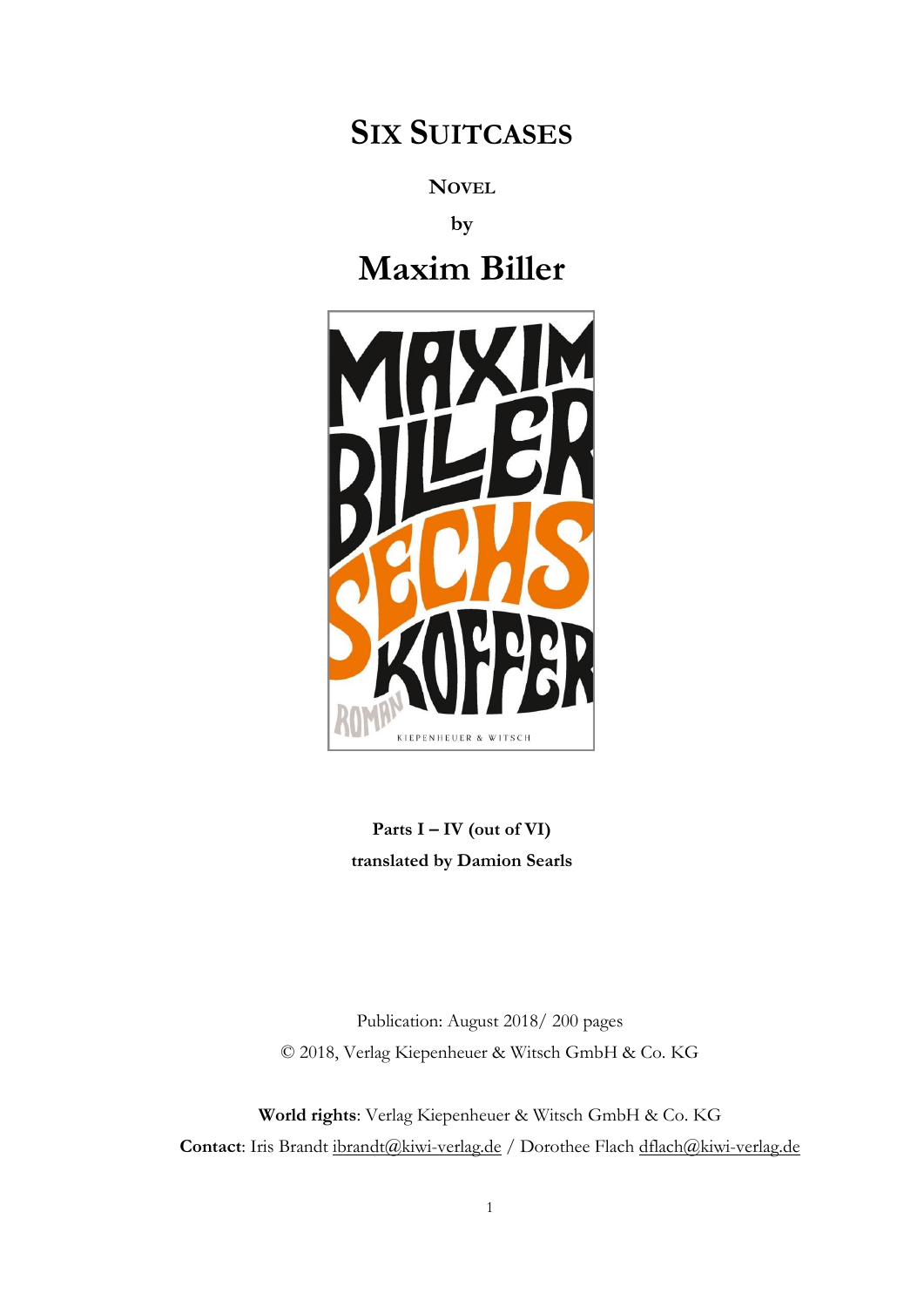The noblest part of a human being is the passport. —Bertolt Brecht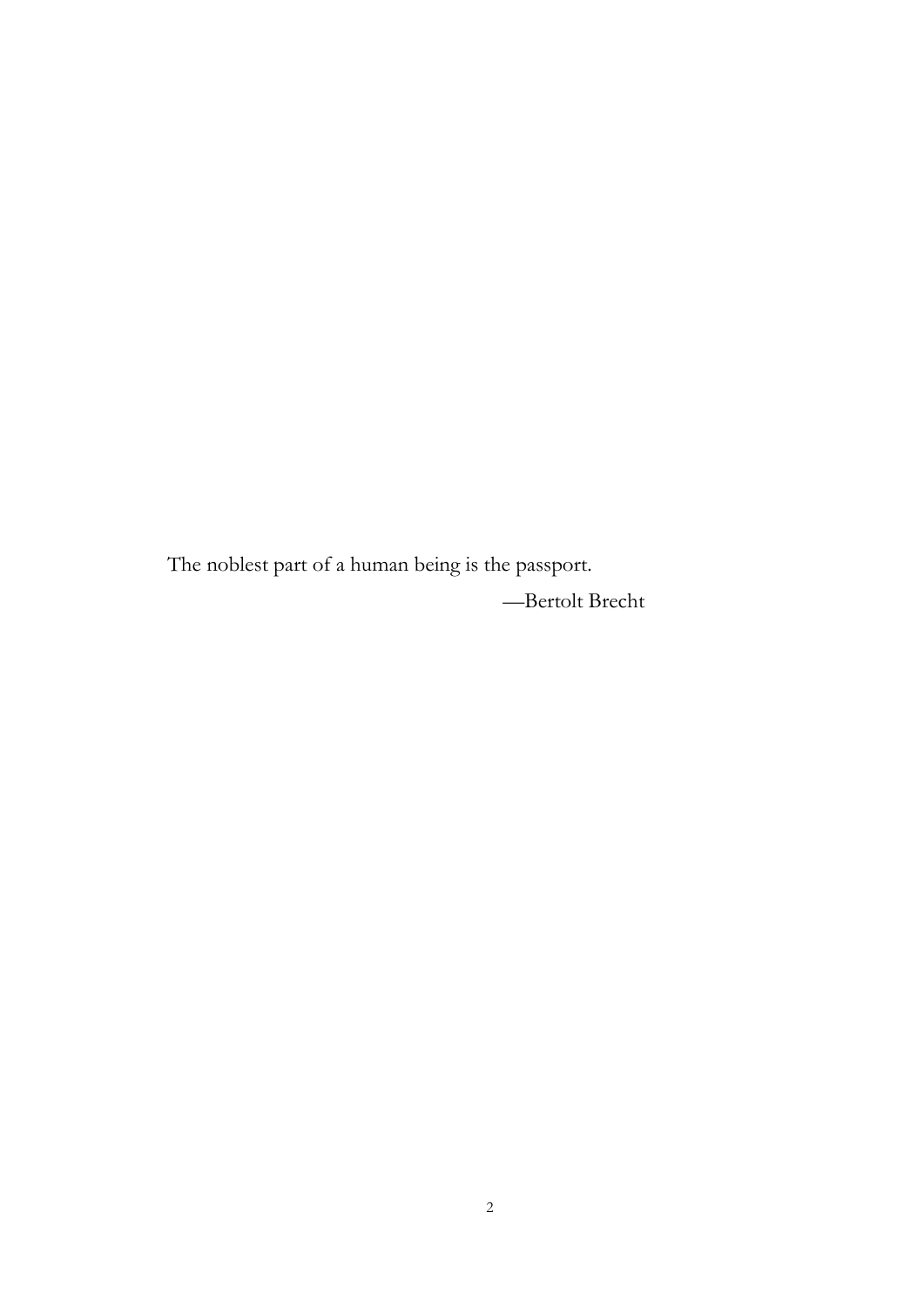## *Before Fleeing the Country*

On a hot day, much too hot, in May 1965, my father woke up even earlier than usual. He'd been working until four in the morning on *The Good Soldier Schweyk*; he was up to Part Four, which he didn't like as much as the first three, when he'd taken two Acylpyrin and laid down with a terrible headache on the nice new Western couch, so as not to wake the three of us in the other room. When he woke up two hours later, he thought he'd only closed his eyes for a few seconds. The light outside was different than usual—yellow, almost orange. There had been a short fierce downpour for a few minutes but even so the sky wasn't dark and the strange morning sun behind it shone into the room almost red, cloaking the desk and the typewriter, the manuscript pages and the two open volumes of his Czech-Russian dictionary with a delicate bloody shimmer.

As my father wondered if he should quickly finish translating the chapter before my mother, my sister, and I got up, he ran his fingers contentedly over the rough, slightly scratchy Danish fabric of the expensive new couch. He and my mother loved this couch. They'd bought it from Tuzex on Ondříčkova from the advance he'd been paid for his *Schweyk* translation; with the rest of the money he'd bought two suits, shirts, a trenchcoat, a couple of light-brown Budapest shoes and a small black-and-white-checked fedora in the clothing department for Uncle Dima. My mother disapproved but had, as so often, simply kept an arrogant, superior silence. To which my father finally said, softly: "Five years in Pankrác, Rada, do you understand what that means? He'll be happy to have new things…" And then he'd shouted: "Yeah, shit! Of course he'll be glad to have them! Fashions change everywhere, even in our shitty Communist

I.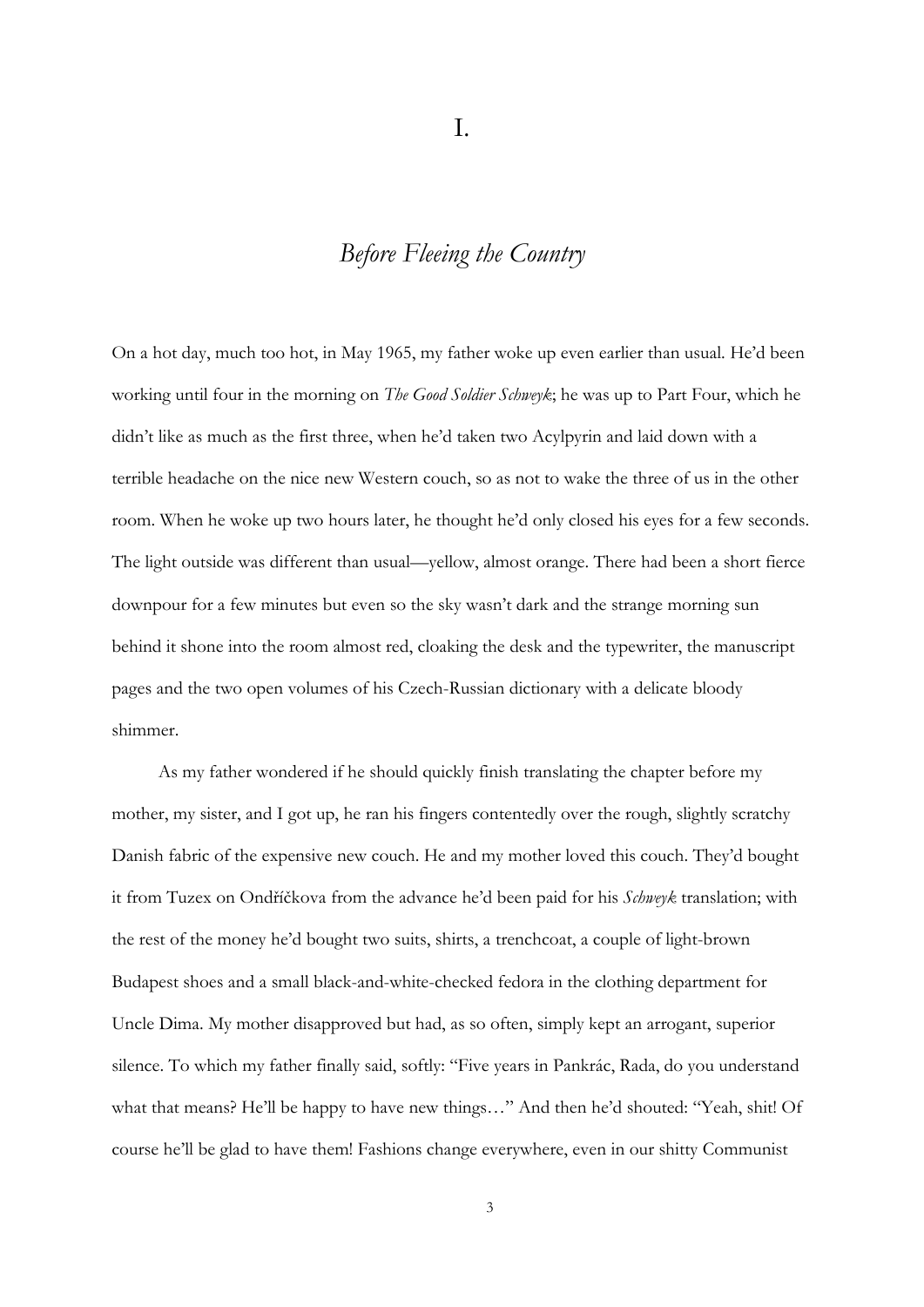country!" But still she didn't say anything, and he knew exactly what she was thinking: that it was Uncle Dima's own fault he'd been in prison, and that five years wasn't nearly enough for what he might have actually done.

Only when my father, still groggy from his short sleep, sat back down at the desk did he realize that his headache wasn't gone. He typed a sentence, then another one, then pulled the page out of the typewriter and threw it in the garbage and slowly rolled a new page in. He almost always got headaches when he worked too much, but this time it surely also had something to do with the Armenian cognac he'd drunk the night before in Café Slavia with Natalia Gelernter. He never drank but she'd talked him into it, and every time they toasted, Natalia had cried not "Cheers!" or "L'chaim!" but "To our dear stupid Dima—we both forgive him for everything!" And her big dark eyes would fill with a cold gray poison, or at least that's how her sudden tears seemed to my father. Maybe he too was just being fooled.

When he got home around midnight, we were luckily already all asleep and he could disappear right into his study. My sister and I were in our bed lying head to foot, foot to head, like the Queen and Jack on a playing card; we were breathing even more quietly than my mother, who was lying diagonally across the sofabed in the living room that was folded out for the night, with her eyes open but fast asleep as well.

The red morning sunshine now crept across the desk ever faster, and across the dented, uneven prewar parquet floor, and after my father watched its path for a while he tried to write another couple of sentences but couldn't get any farther. How do you say "putrid smell" in Russian, but so that it sounds funny? The "putrid smell" that made Schweyk laugh came from a mass grave containing a few dozen fallen Austrian soldiers, and since the other, surviving soldiers hadn't been strong enough to shovel the dirt back into the large hole properly, a few arms and legs were even sticking out. How could anyone laugh about something like that? Or maybe that's exactly what a person should do? Only these goddamn Czechs could be so gruesome. Maybe Dima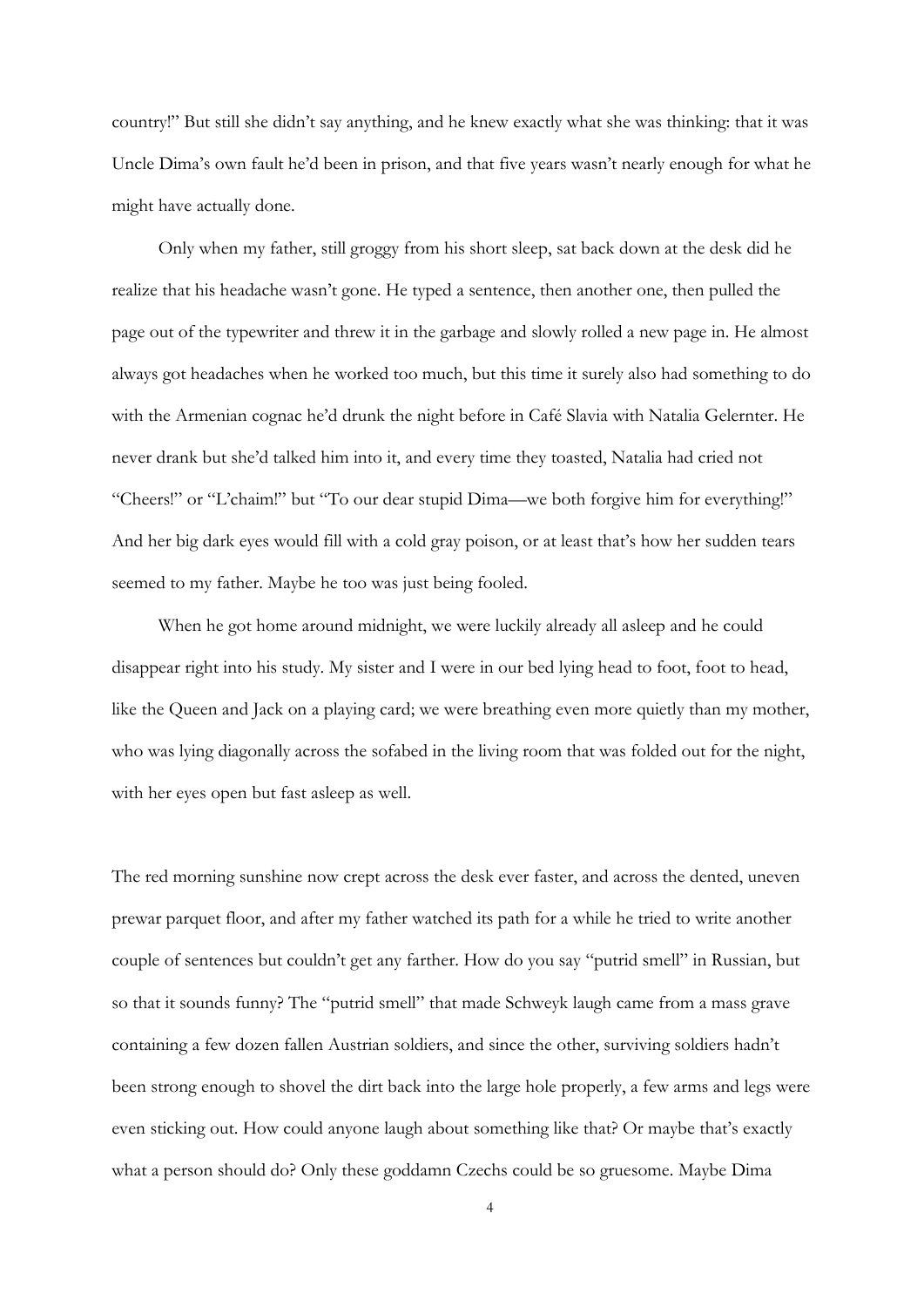should laugh about his five years in Pankrác? Should they both laugh about the death of their poor father—their beloved, strict, and usually much too generous Tateh?

"Papa, are you taking me to school today? Or is Yelena? I don't want her to take me. She always makes me hold her hand. Like I'm still a little kid."

He turned around and there behind him, in the door opened just a crack, I stood in my new blue-striped pajamas that Uncle Vladimir had sent me from Brazil. They were still way too big for me. I often looked too grown-up for my six years, the way I did now. I had the dusky, serious, almost Asian face that everyone in the family had—my father's father, whom they always called by the Yiddish word Tateh*,* but also my father and his three brothers, Dima, Vladimir, and Lev. The children in Rieger Park and on the street often called me a gypsy child, and I always told my parents, very earnestly, and pretended it didn't bother me but no one believed me.

"I don't know if I can drive you to Vlkova today," my father said. "I have to translate a whole other chapter and then go to the publishers and turn it all in. Then later I have to pick up Uncle Dima."

"Yelena says Uncle Dima killed Tateh," I said. "Is that true?"

He said nothing. Then: "Of course not. Did she really say that?"

"No," I said. "I made it up."

"Why did you make that up?"

"Because that's what I think."

"And what makes you think that?"

"Because Uncle Dima's in jail. And I don't know any other kid whose uncle's in jail. And because you're only sent to jail if you kill someone. Right?"

My father said nothing and thought about what I had just said. What's going to happen to this child when he's older? he wondered. Why does the boy always see the world as such a dark and ugly place?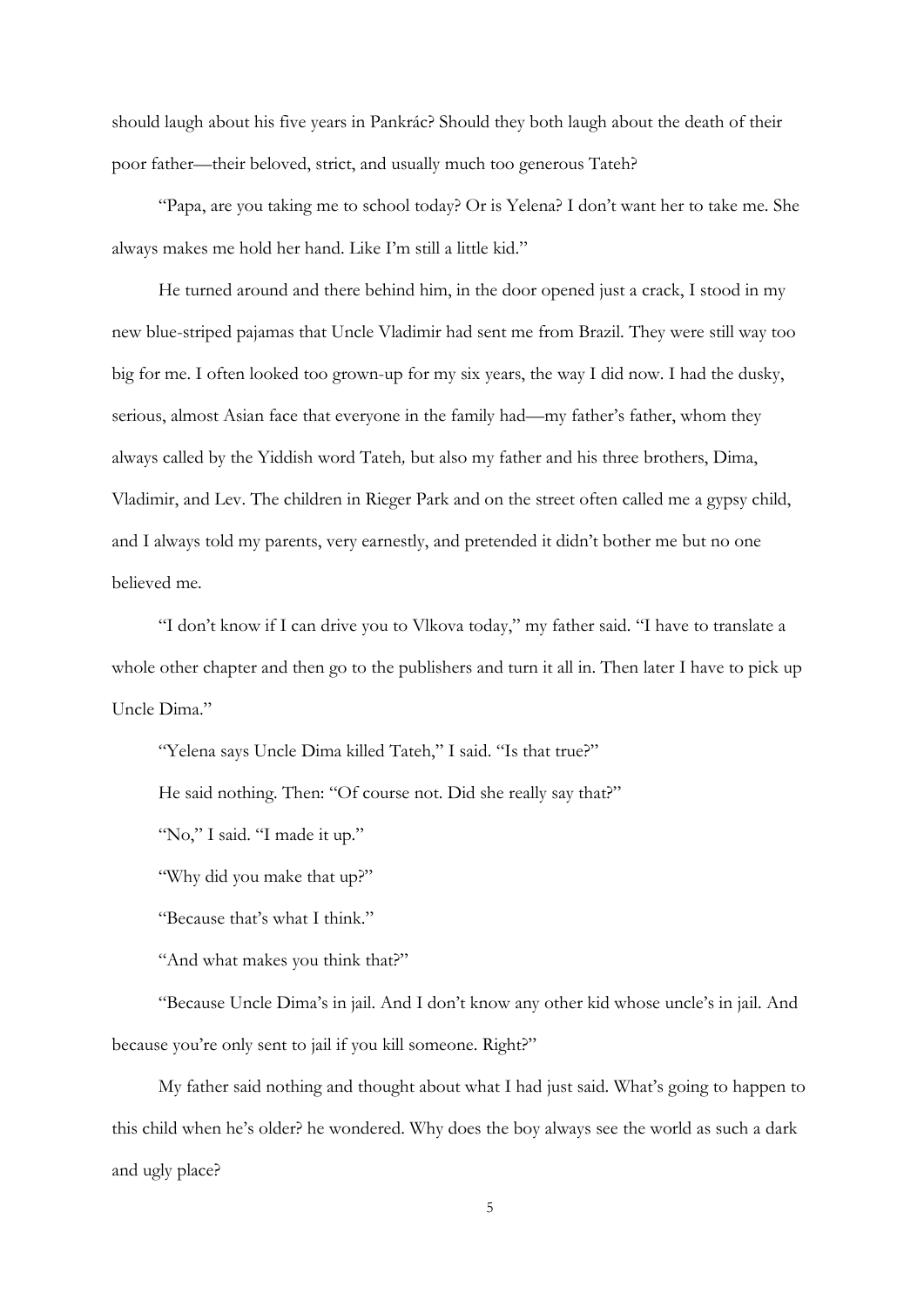"Are you picking up Uncle Dima from jail?" I said. "What are you going to do with him? Will you have work to do together? Or maybe you'll go for a walk in Stromovka Park? Papa..."

"Yes?"

"Can we see him too, or will he have to go back into jail?"

"You know what, you little chochem? If you let me do a little work now I might be able to take you to school. Okay?"

"Have you ever killed anyone, Papa? Uncle Lev and Uncle Vladimir must have, they were in the Red Army."

"All right, that's enough now," my father said. "You go right back to bed. I don't want to hear another word from you for two hours." He bent over his manuscript, tired, and started thinking over the sentence with the "putrid smell" again, and when he quickly turned around again and saw me still standing in the door behind him, he yelled like crazy: "Get out! Get out!" and I finally disappeared.

Dima had booked a trip to Albania through the Čedok travel agency but planned to sneak away from the group at the stopover in Belgrade and illegally continue on to West Berlin, where his brother Lev had been living for years, instead of to Tirana. Unfortunately, not only Dima knew about his plans—half of Prague knew, since he'd been going around for months selling friends and acquaintances the things he couldn't bring with him: his Russian library, which Tateh had spent years sending him (and my father) in the mail, book by book, from Moscow; furniture; carpets; even the equipment from his little private chemistry lab, where he used to retest the inventions from the Metallurgical Institute that he later wanted to sell in the West, with Lev's help. At some point the Interior Ministry got wind of Dima's plans too, and the only people who probably didn't suspect anything were my father and Dima's wife, Natalia Gelernter. Natalia was furious with him, of course. The first time she and my father were allowed to visit Dima after he was arrested at Ruzyně Airport, she said, quietly, without hugging him or even saying hello: "Did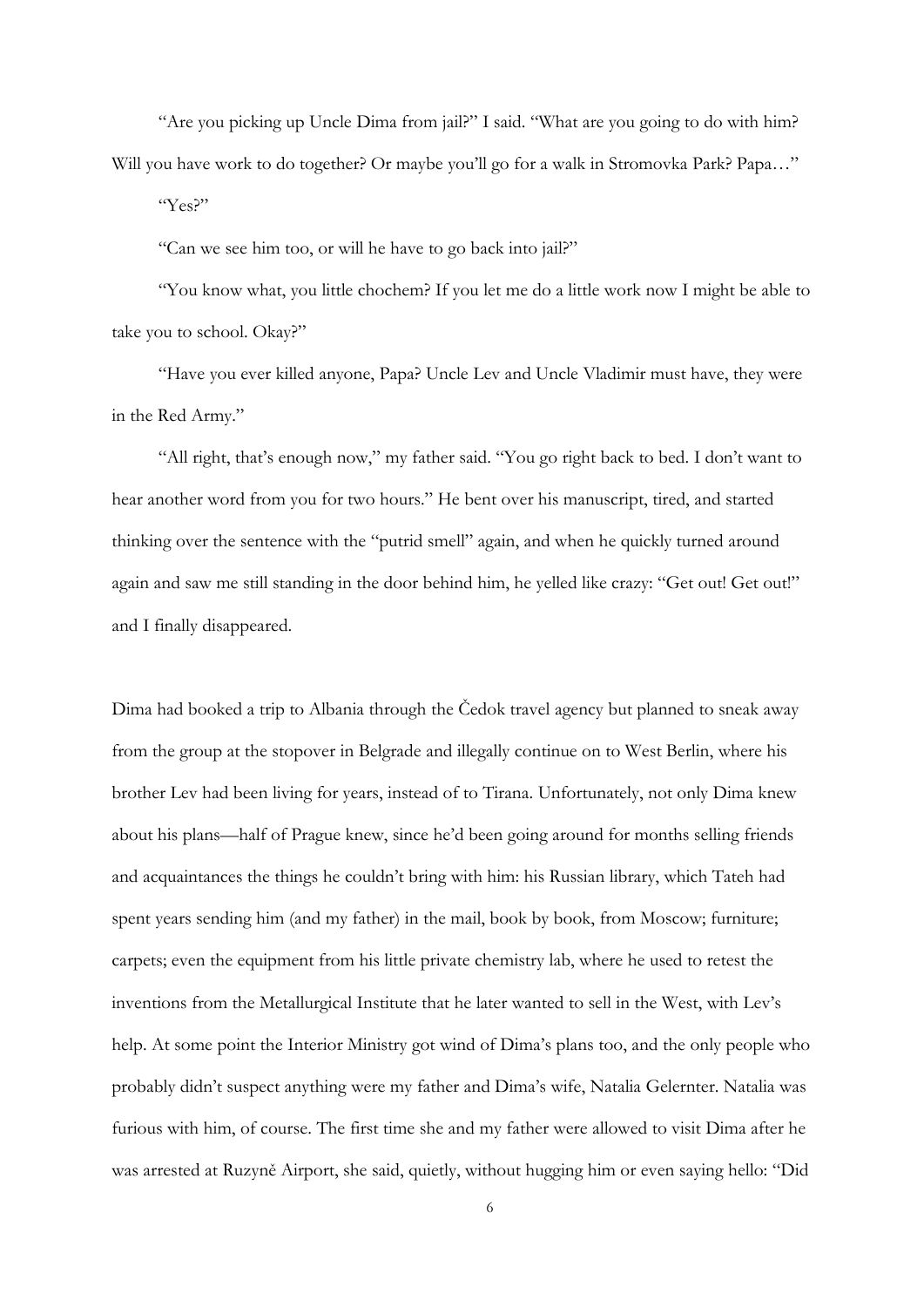you really want to go without me, Dima? I thought we were a family." And while he was still planning an answer, with that sad, slightly dense-looking Dima expression on his face, she said, loudly this time: "You idiot, you weren't careful in Bratislava and now I'm pregnant." Then she slapped him, and the two short blond guards he was standing between gave a bored laugh and led Dima away again.

Outside it started to rain. Within a few moments it was dark; the bizarre red light vanished from the room and from the corners of the enormous old double windows, and the facades of the buildings across Laubova Street took on a gray color, almost black. My father noticed only now that the desk lamp had been on since the night before, and he turned it off. Then he sat there, stock-still, bent forward, like the Jan Hus statue on Old Town Square, in this amazingly warm silvery morning light, and thought about his stupid brother.

Was he mad at him? Sometimes yes, but usually no. When he himself was still with Natalia, in Leningrad where they were students together at Zhdanov University, they'd both wanted to escape to the West too, but of course they'd never spoken a word about it to anyone else. Later, in Prague, they still wanted to but they'd split up soon. Then, after Natalia married Dima, my father and she had stood next to each other on the steps of the big old registry office in Smíchov, smoking in silence, and at some point my father said to her: "Maybe you'll manage it with him." She said: "Yes, maybe. But you mustn't ever tell him what we were planning. That would make him sad." And my father said: "You can't either." Never again had they talked to each other about their great dream of the West.

"Are you still working? Or working again?"

Now it was my mother standing behind my father in the door to the study. She was already dressed—in a short red dress, a green plastic belt with a giant buckle, her black hair combed up like the actresses from the Viola Bar—and he realized at once that she had a headache too. Whenever she had a headache she looked especially good, her compact facial

7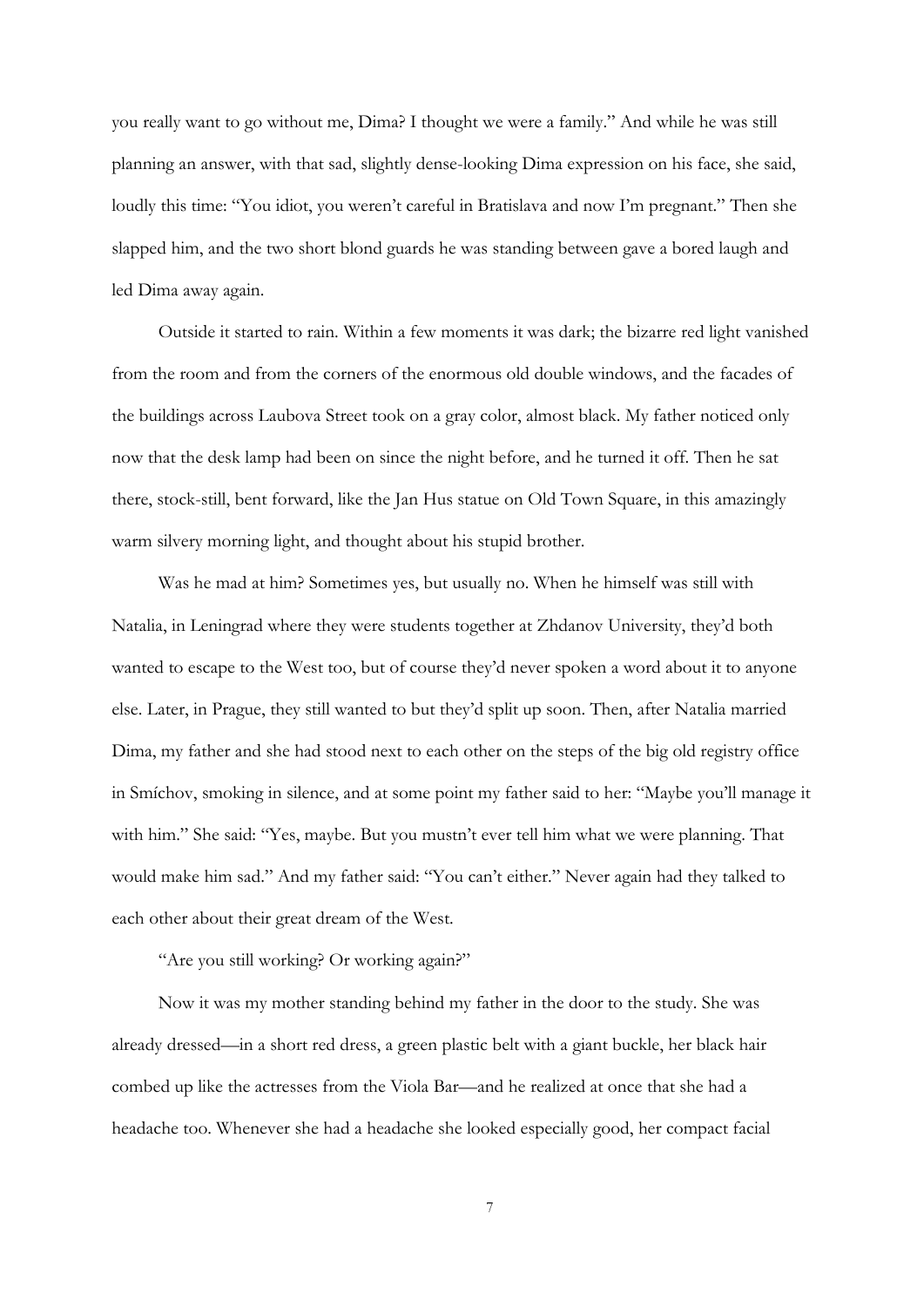features, like a Richard Fremund drawing, relaxed more and the look in her dark blue eyes, otherwise always so serious, lightened up.

"Why don't you turn on your lamp? Seven diopters isn't enough for you?" she said.

"How would you say 'putrid smell' in Russian?" my father said. "But so it makes you laugh."

"I don't know," she said, "I'm tired. I braided Yelena's hair but she's still asleep. There's breakfast on the table and I've laid out clothes for both of them. I need to be at the Institute by seven-thirty. Are you and Dima coming here first?"

My father nodded.

She closed the door from outside the room, softly and carefully, but then opened it again and said: "You know how you are. Just stop thinking about it or you'll be on the same sentence for three days. Maybe it'll come to you tonight. Or will that be too late?" The door closed, opened again, and my mother said: "Or why don't you ask your ridiculous brother. The two of you used to translate together." My father said nothing. "Don't worry, I'll be nice to him." Still he said nothing. "Did you have a good time with Natalia last night?" she said in a surprisingly nasty and cold voice, and shut the door behind her for good.

Probably, my father thought as he turned the desk lamp on and off a few times like a stubborn child, they'd made Dima sign something in Pankrác. Not probably, definitely. He'd definitely told them everything they wanted to know. The only question was whether they'd already known about Tateh's business dealings beforehand, and if so, who'd told them. Ultimately it could have been anyone who supplied Tateh with old American sewing machines or French perfume, anyone who owed him money or even was just mad at this quiet, friendly Jew from Ruthenia for making it, for providing for his family better than most Russians could. No, when Tateh was arrested in Moscow, Dima was still free and busy with his impossible escape plans, and so it couldn't possibly have been him! Still, the fact that my mother thought it was him—even though she obviously never said so—made my father furious. What made him even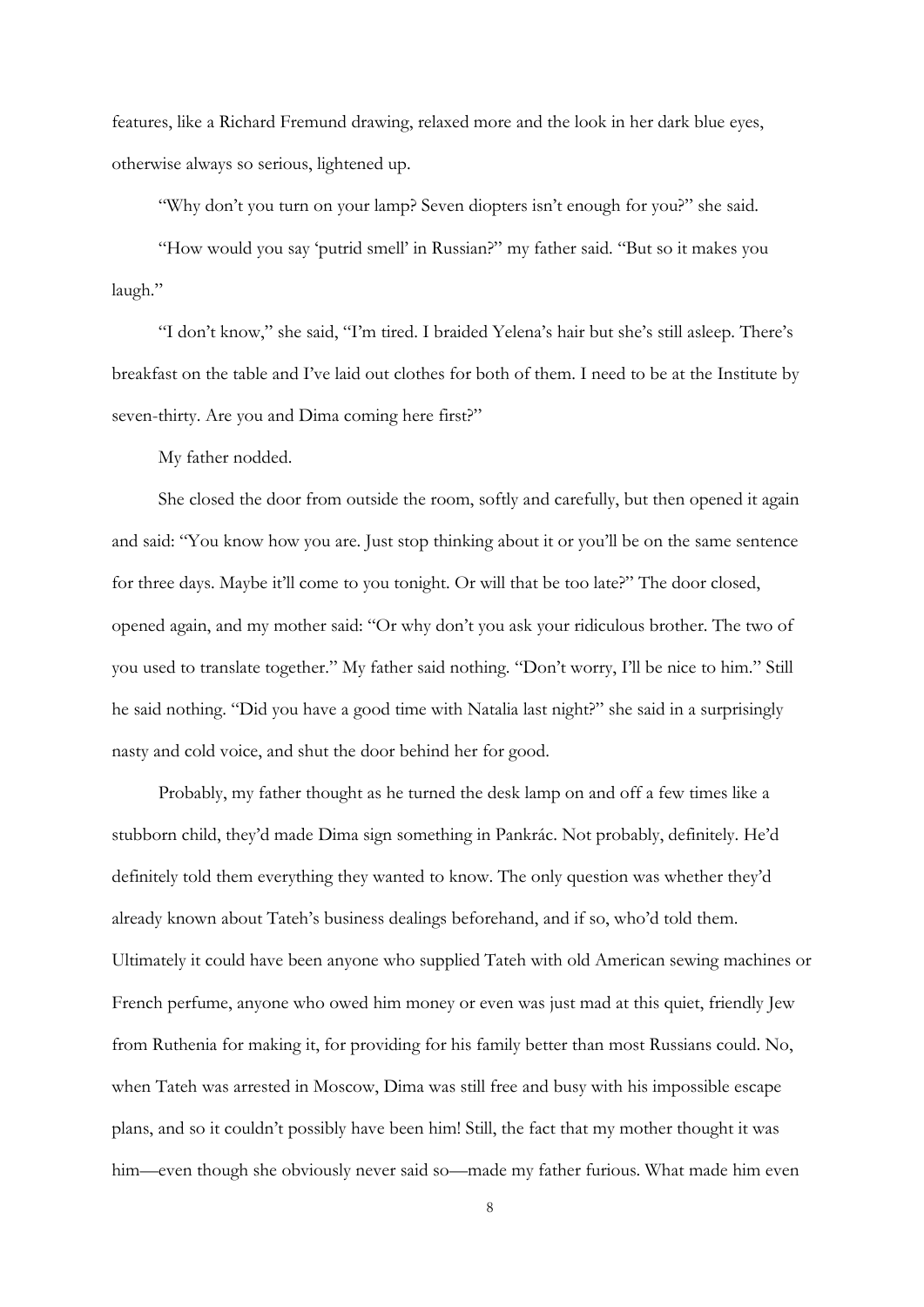angrier was that Dima and he and we had to live in a world where someone could be hanged over a few illicitly made dollars.

"Papa, I want five spoons of sugar in my tea but Yelena says I can only have three."

"Five spoons of sugar? He should just eat candy for breakfast!"

"Why not? Why can't I?"

"Because then by the time you're ten you'll be like an old man with all your teeth fallen out."

"Like you yesterday, both your incisors at once?"

"That's different, you little idiot!"

My sister and I were standing in the door together; we'd gotten dressed ourselves and looked as cute and pretty as the Czech child movie stars from the Barrandov Studios. Last year my mother had even been considering whether to send us to screen tests for *Distant Worlds, Distant Lands,* but then my father had told her no way, he didn't want any stuck-up children who did badly at school, and so that was that. Secretly, though, they were both sure that we would have instantly gotten the starring roles if only we'd wanted them.

"Do you realize how much you two get on my nerves sometimes?" my father said, in a perfectly serious voice, almost like he wasn't scolding us, just informing us of a very important fact. "Do you realize how hard it is to work in this house and make money for you all?"

We were both shocked and took a step backward, expecting him to start yelling. But he stayed calm and said: "Yelena, you need to take your brother to Vlkova today! I can't do it, I need to work. And if he doesn't want to hold your goddamn hand then he doesn't have to. Leave him alone. It's his business whether or not he gets run over!"

"Yes, Papa," Yelena said, grinning.

"Yes, Papa," I said sadly.

"See you this afternoon," my father said. "Uncle Dima's coming back from his big trip today."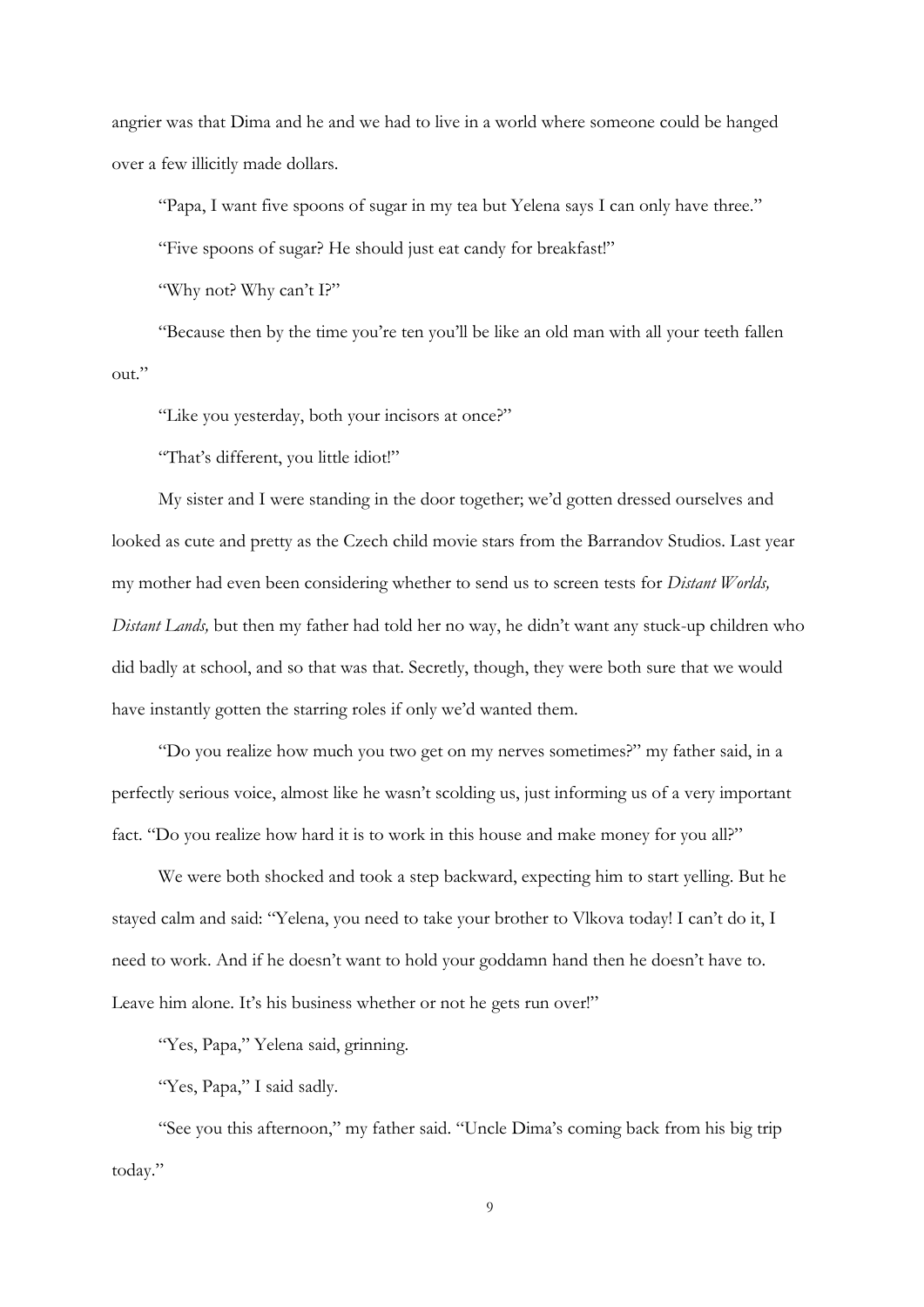Now we both grinned, then slammed the study door harder than we needed to and ran into the kitchen, laughing out loud.

When Dima was arrested in Ruzyně Airport in the summer of 1960, the StB secret police found seven hundred-dollar bills on him, which he'd hidden in two empty ORWO film canisters. My father had heard that from Natalia, and she'd heard it from Dima, whom she'd gone to visit almost every week for the past five years, more than anyone else. Or at least my father always thought that Dima must have told her about the dollars during one of their many short sad meetings in the Pankrác visiting room, always freezing, under glaring lights. But then, the night before at Café Slavia, after their fourth or fifth cognac, she put her hand on his and said: "Those goddamn dollars from your father! I never understood why he was allowed to smuggle them out from Moscow to you guys in Prague, for years, without the StB doing anything about it. Without his dollars they might never have been able to lock Dima up." My father picked up the bottle, poured her and himself another glass, and said: "Natalia, how do you know the StB knew about it for all those years?" She stared at him, shocked—very shocked—and said, suddenly uncertain: "They know everything. Don't they?"

My father very quickly and nervously turned the desk lamp on and off a few more times until it gave a loud sharp crack and the bulb burned out. "Shit," he muttered. "Shit!" He thought for a moment about whether to get up and go get a new bulb from the kitchen, but then he would have seen us again, and he didn't want to because he knew perfectly well that he would yell at us for some new tiny thing or another, the way he always felt compelled to yell at us or our mother whenever he thought of his father's death.

Why hadn't he thought of that yesterday? And why didn't he throw Natalia's cognac right in her face when she'd lied to him so shamelessly and badly? Why, instead, did he kiss her goodbye the same as ever? Really, Natalia, "they" know everything? Or do they only know it because one of us told them? Yes, of course, it was she who'd told the StB everything about Tateh's illegal deals years ago, not Dima, and she must have been meeting regularly with one of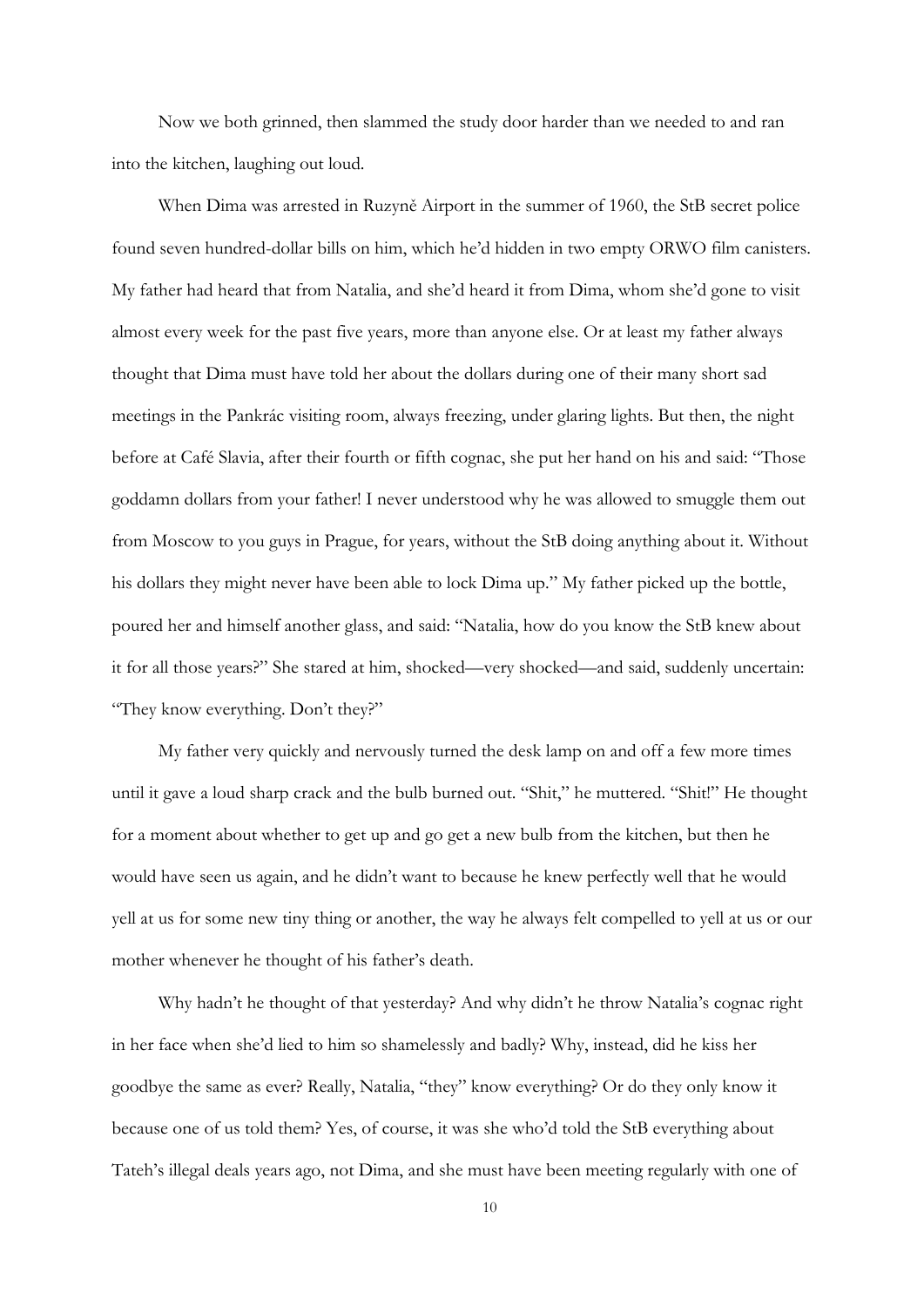them on Bartolomějská Street or in one of the StB's many secret apartments! How else could she rise so quickly to be a lecturer at the FAMU Film Academy and deputy chair of the Film Union, despite not even being in the Party? Oh, Natalia, my father thought as he lay back down on the beautiful new sofa, exhausted, and pulled Vladimir's old Russian military blanket up over himself—so Rada hates you for cursing the Communists so loud and so constantly? You of all people? Or is it that she's always sensed you were a liar? I thought it was just her perpetual jealousy.

His eyes fell closed, by themselves, and when he realized he was about to fall asleep he quickly opened them and looked around his beloved study. Outside it was still half dark, from the rain and the clouds, but even so he could see everything. Here, between the countless dictionaries, piles of manuscript pages, the two large Fremund portraits of women, and his little collection of menorahs on the old dark-green tiled stove, he spent at least twelve or fourteen hours a day—the biggest, and probably the most interesting, part of his life. Who would have thought that he would ever have such a large and lovely workspace in the best neighborhood of the most wonderful city in Europe? How was it that he had never realized that before? And why did it still, even now, not make him happy?

All four brothers had grown up in a single room in a giant kommunalka building on Pushkin Square, and when Lev and Vladimir left Moscow for Prague after the war, he and Dima, the two younger brothers, were jealous. Two years later they'd finally been able to follow them, but almost as soon as they got there Lev and Vladimir moved farther West—one to West Berlin, the other all the way to Brazil. My father himself was back in Russia then, in Leningrad, with Natalia, studying history. But then he was kicked out of the Party and had to return to Czechoslovakia, and so now he'd lived and worked here, in this room, in this city, for almost twenty years. No, he hadn't become a historian, even though he'd wanted to even as a precocious, humorless ten-year-old in Russia. He'd become a translator and interpreter, and actually that was much better—he made much more money and had the chance to meet the

11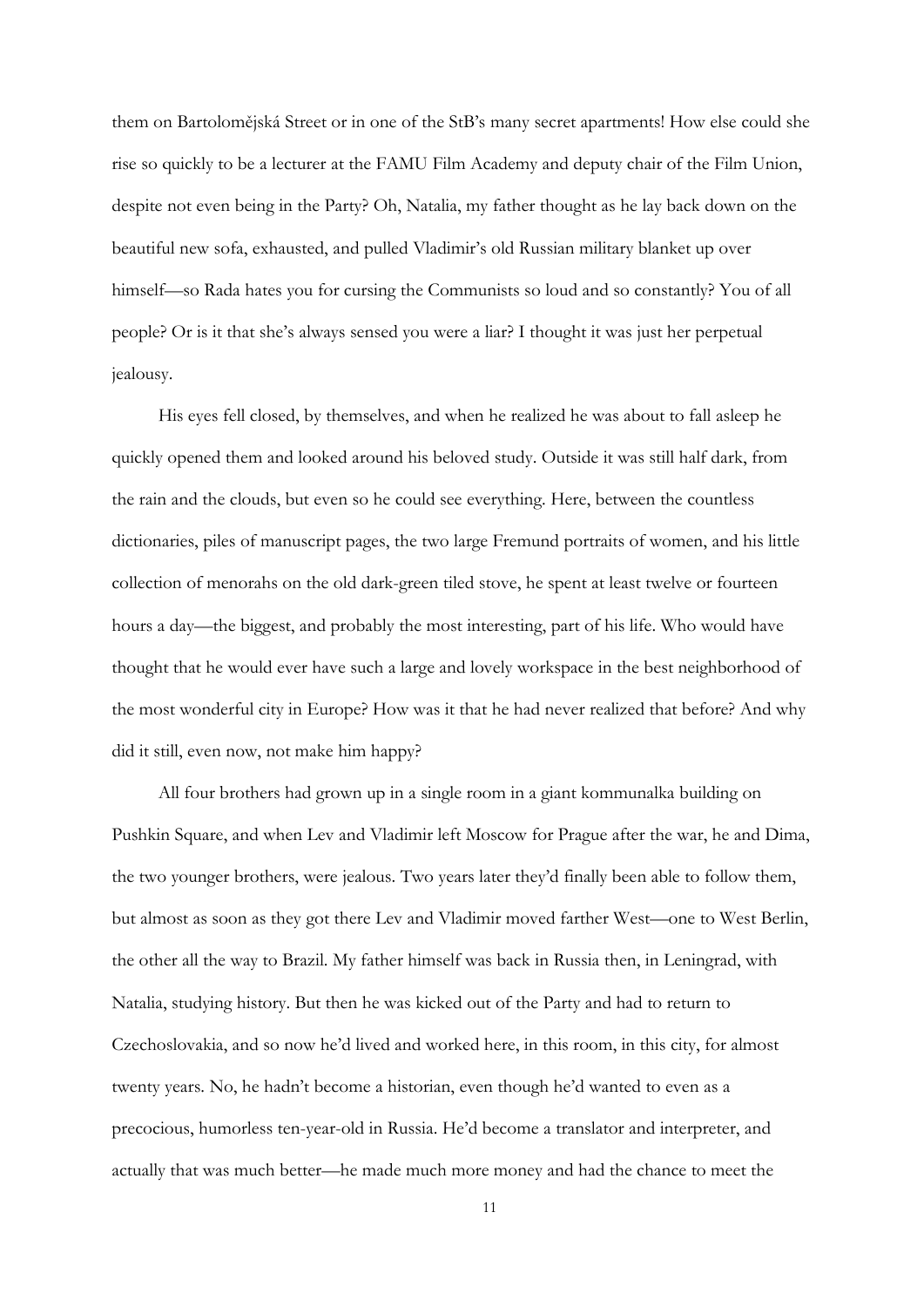most important writers and directors in the country. Still, he wondered almost every day when he and Dima would follow their two older brothers farther West, and whether that was even a good idea. Poor Dima had tried it alone, without him, in his helpless childish way; he'd probably have to help Dima next time if it was actually going to happen.

Dammit, how do you say "putrid smell" in Russian but so that it sounds funny? And why had he still not managed to think of anything? My mother was right: He needed to stop racking his brains over it otherwise he'd never get anywhere; maybe he *should* ask Dima. They'd worked together a lot in their early years in Prague—machine blueprints, physical chemistry tables, military reports—and Dima had been pretty good at it. But at some point he'd gone to the Metallurgical Institute, and then he'd been thrown in jail. All right, fine, he'd ask Dima, my father thought, arranging the hard sofa pillows so that they stopped hurting his neck. He closed his eyes and forced himself to breathe slowly and calmly, and no sooner did he partly succeed than he felt his migraine coming back. The pain paralyzed the whole right half of his head—of course, he was left-handed; he felt sick and his arms and legs felt like they were slowly burning up.

He tried to open his eyes but could do so only for a second or two. He opened them again but they snapped right back shut, and before he finally fell asleep, my tired, sad father thought: Strange, it was so dark in my wonderful study just a moment ago, and now it's all sinking into a fountain of bright, glaring red shimmering blood.

My parents always spoke Russian with each other, and with my sister and me, too. They could speak Czech, of course, but not as well as Yelena and me; we often felt ashamed of their Russian accents. We were allowed to speak Czech to each other but never to them, and when we didn't know a Russian word we had to ask them or say what we wanted to say in Russian circumlocutions. As a result, we always spoke very good Russian—Yelena speaks it perfectly to this day—and that is probably also why we learned German so quickly after we fled Czechoslovakia for Germany in the summer of 1970.